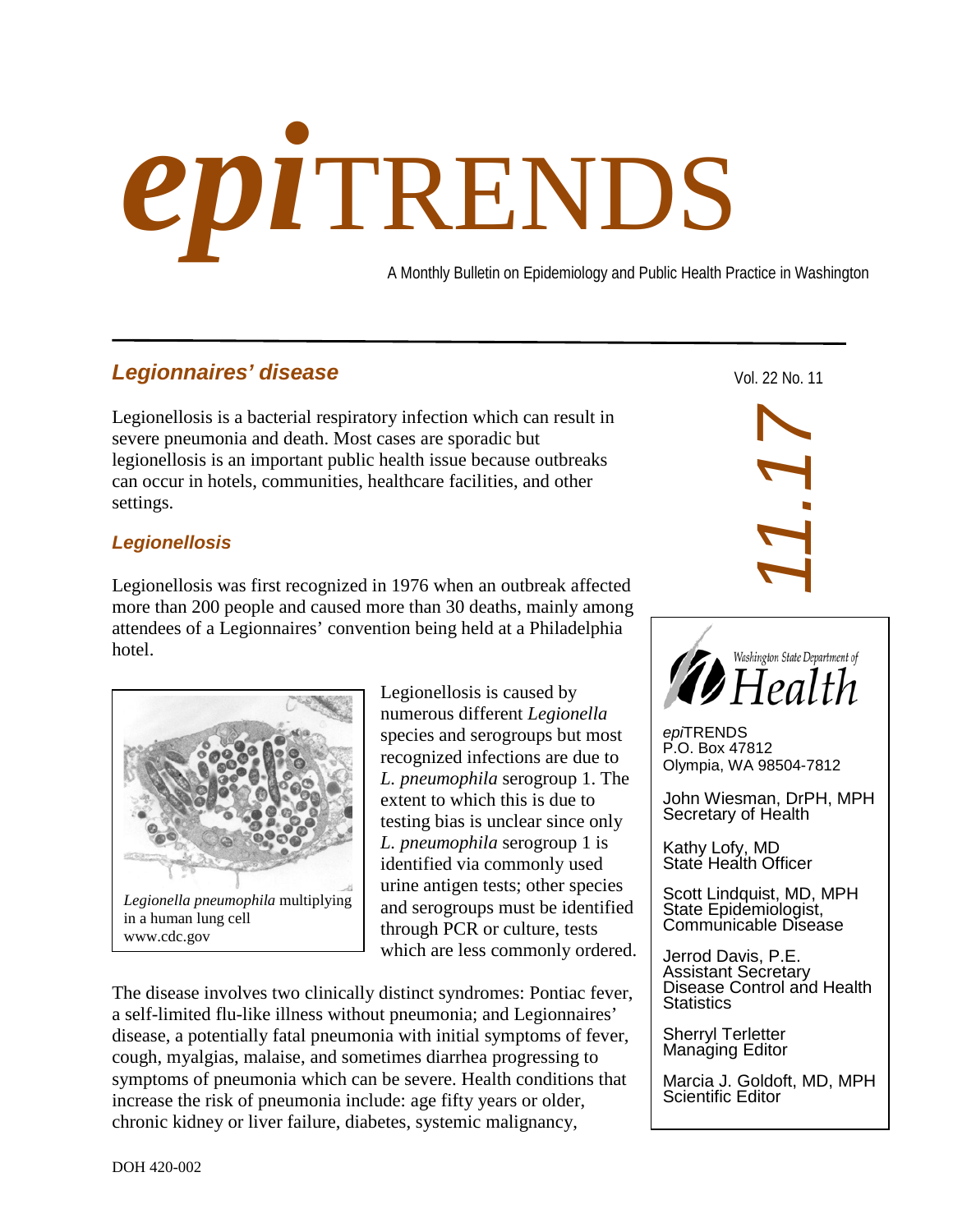chronic lung disease (like COPD or emphysema), current or former smoker, and immune system disorders or immunosuppressive treatment. The incubation period for Pontiac fever is 24-72 hours after exposure, while the incubation period for Legionnaires' disease is 2-10 days after exposure.

Exposure is through inhalation of aerosolized water contaminated with *Legionella* bacteria. Although the bacteria are commonly found in natural

or artificial freshwater environments, there are rarely sufficient quantities of *Legionella* to cause an infection. Factors that allow the bacteria to amplify to higher concentrations include higher water temperatures (77°-108° F), stagnation, sediments, biofilms, and the presence of amoebae. Attack rates are low for Legionnaires' disease (the Centers for Disease Control and Prevention [CDC] estimate that less than 5 percent of exposed persons develop Legionnaires' disease in the context of an identified outbreak) but high for Pontiac fever (greater than 90 percent).



Epidemiologic risk factors for exposure to *Legionella* include recent travel with an overnight stay outside of the home, exposure to whirlpool spas, and maintenance work or repairs on domestic plumbing. Nationally, legionellosis outbreaks have been associated with potable water systems, whirlpool spas, and cooling towers. Such sources promote both amplification and aerosolization of contaminated water. Hotels, hospitals, long-term care facilities, and cruise ships have also been sites of outbreaks. Recently, legionellosis has been in the news due to an increased emphasis on primary prevention via water management planning and the concomitant release of numerous CDC materials on this topic, and because of multiple outbreaks nationwide.

A local health jurisdiction receiving a legionellosis case notification performs a detailed patient interview, with the information collated at the state and federal levels, and commonalities in exposures investigated as indicated. The Washington State Department of Health legionellosis guideline has more information about case investigations (see Resources). During recent years in Washington, 50 to 70 legionellosis cases have been reported annually, with usually 10 percent of cases being fatal. Increased awareness and testing may result in more cases being diagnosed.

Clinical suspicion and proper diagnostic testing for legionellosis are necessary to identify and treat patients appropriately. Subsequent

### *epi***TRENDS Monthly Posting Alert**

To receive monthly e-mail notification of *epi*TRENDS, please register at this website:

[https://listserv.wa.gov/cgi](https://listserv.wa.gov/cgi-bin/wa?SUBED1=epitrends&A=1)[bin/wa?SUBED1=epitrends](https://listserv.wa.gov/cgi-bin/wa?SUBED1=epitrends&A=1)  $8A=1$ 

Choose the option to join the listserve. Enter your name and email address.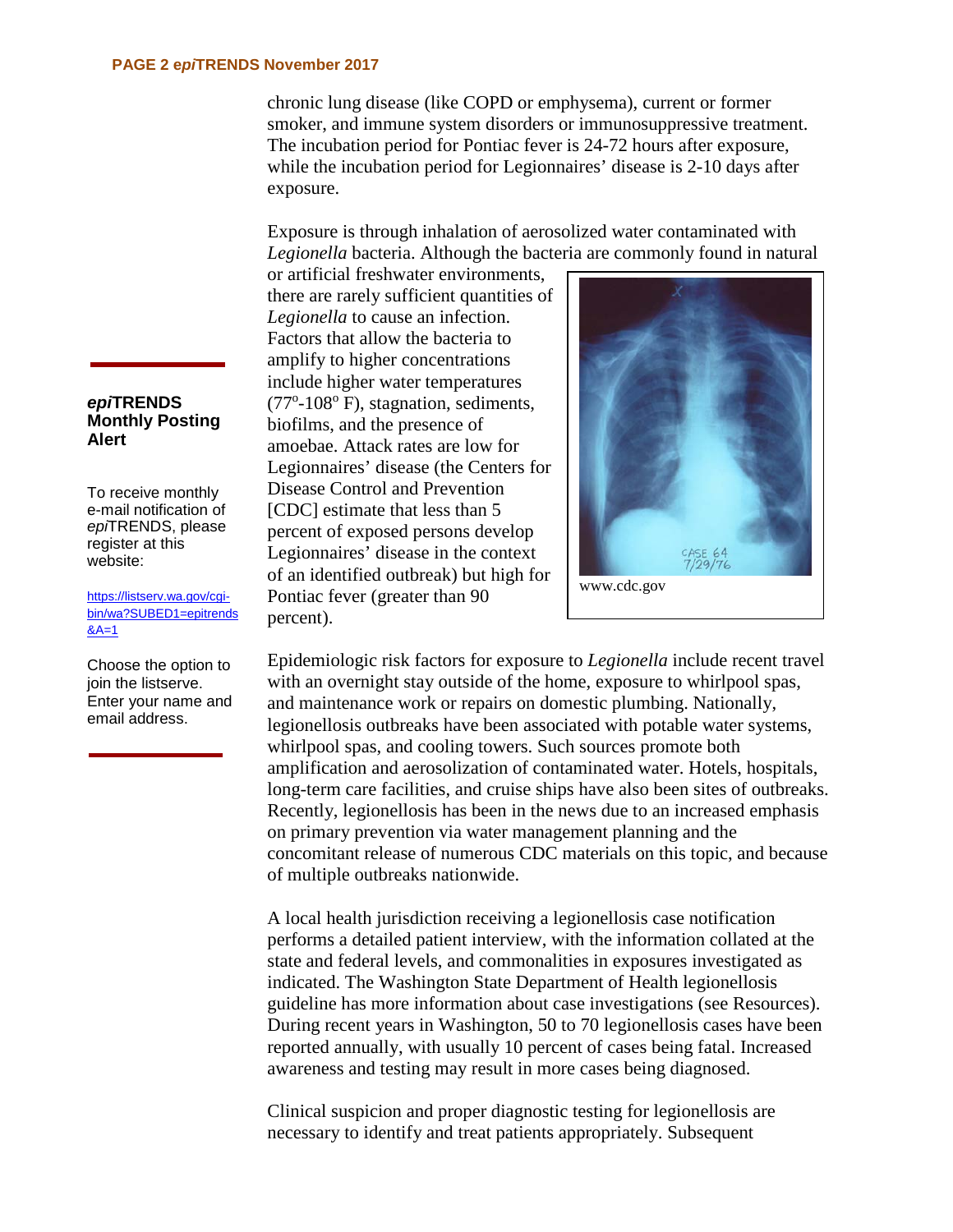### **PAGE 3 e***pi***TRENDS November 2017**

investigation of cases may lead to identification of an environmental source of *Legionella*  where other susceptible persons are at risk of exposure. According to the CDC, healthcare providers should suspect legionellosis and order *Legionella*-specific testing on any patient with:

- a consistent illness who has failed antibiotic therapy
- severe pneumonia, in particular a case requiring intensive care
- pneumonia and immunocompromise
- pneumonia in the setting of a legionellosis outbreak
- a travel history in the exposure period
- suspected healthcare-associated pneumonia

For suspected cases, clinicians should collect *both* urine and respiratory specimen (for urine antigen test and for culture, respectively.) Urine antigen tests are rapid but able to identify only *Legionella pneumophila* serogroup 1 infections. Cultures of respiratory specimens are necessary to detect all *Legionella* species and serogroups and to allow comparison between patient and environmental specimens during case and cluster investigations. The Infectious Disease Society of America and the American Thoracic Society published guidelines on the management of community-acquired and hospital-acquired pneumonias in adults including those due to *Legionella*. Information for clinicians about legionellosis is also available from CDC (see Resources).

CDC recommend that many facilities have water management programs for primary prevention of Legionnaires' disease and other waterborne illnesses. In June 2017, the Centers for Medicare & Medicaid Services released a survey and certification memo stating that healthcare facilities should develop and implement water management programs to reduce the risk for *Legionella* and other pathogens in their water systems (see Resources.)

CDC maintain extensive information regarding environmental testing for *Legionella.* In addition, CDC-certified select sites as Environmental *Legionella* Isolation Techniques Evaluation (ELITE) laboratories which are able to perform environmental testing for *Legionella*. This work is often done in consultation with industrial hygienists.



In a cluster or healthcare investigation, several sections within Department of Health, including Office of Communicable Disease Epidemiology, Division of Environmental Public Health, Division of Health Services Quality Assurance and others may work together with the local health jurisdiction to investigate and respond. In the context of a cluster investigation or healthcare associated investigation, environmental isolates and clinical isolates can be sent by the Washington State Public Health Laboratories to CDC for genetic fingerprinting. This ability to match patient and environmental isolates underscores the importance of obtaining respiratory specimen for cultures and not just urine (for urine antigen testing) for patients with suspected legionellosis.